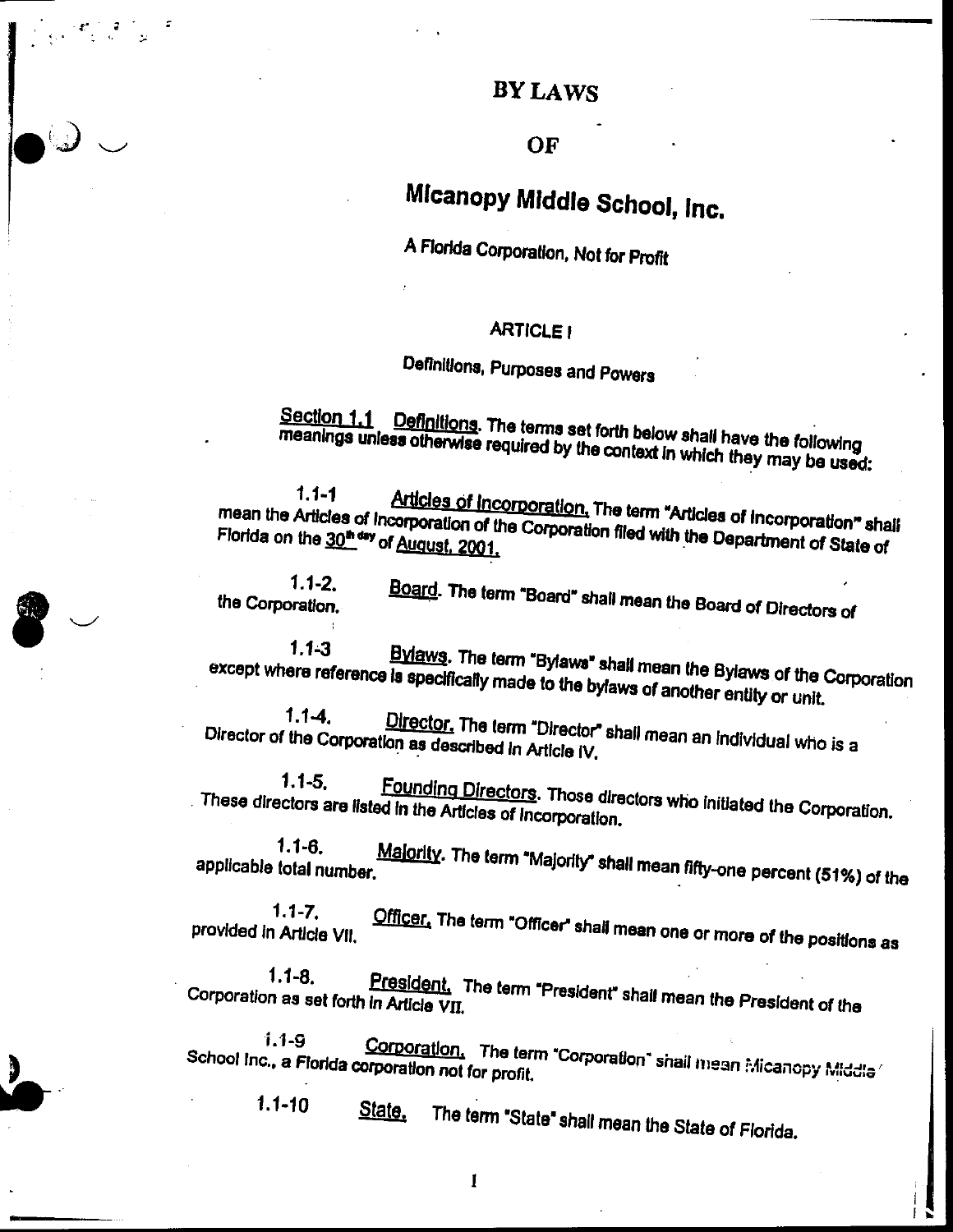The Micanopy Middle School, Inc is a broadly based, nonprofit community organization whose purpose is exclusively educational and charitable and is to secure and distribute contributions from individuals, corporations, and foundations for the benefits of the students of the Charter School in Alachua County which it will operate. The specific purposes of

the Corporation shall be:

I

线带

To operate exclusively for the benefit of and to carry out the purposes of a charter middle school within the Alachua County school district.

To solicit and raise funds, and to receive by way of gift, purchase, grant, devise, will, or otherwise, property, real, personal, or mixed, and to hold, use, maintain, lease, donate, pledge, encumber, loan, self, convey, and otherwise dispose of all such property in furtherance of the objectives and purposes of this Corporation;

To do and perform any and all acts or services that may be incidental or necessary to  $1.2 - 3.$ carry out the above purposes, and

To engage in any lawful act or activity for which a not for profit corporation may be organized under the laws of Florida, subject to the restrictions set forth in the Articles of Incorporation and these Bylaws

Powers. Except as limited by the Articles of Incorporation or these Bylaws, the Corporation shall have and exercise such powers in furtherance of its purposes as are now or ma hereafter be granted by the Florida Not For Profit Corporation Act, including, without limitation, the following powers:

To encourage, motivate, accept, hold, invest, reinvest, and administer gifts, bequests, and devises of property of any sort, without limitation as to amount or value, and to use, disburse, loan, or donate the principal thereof or income earned thereupon in support of the charitable and educational purposes and activities of the Corporation;

To exercise all of the powers of a not for profit corporation under the laws of the State provided, however, that such is not inconsistent with the Corporation's exclusively charitable educational purposes, nor with the requirements of Section 501(c)(3) of the Internal Revenue Code of 1954, as amended, or any corresponding provisions of any future United States Internal Revenue. Law; and

To do and perform all other acts and things which may be incidental to and come within the scope of any of the foregoing objectives and purposes, or which may be necessary and appropriate for carrying out any of the Corporation's previously enumerated objectives and purposes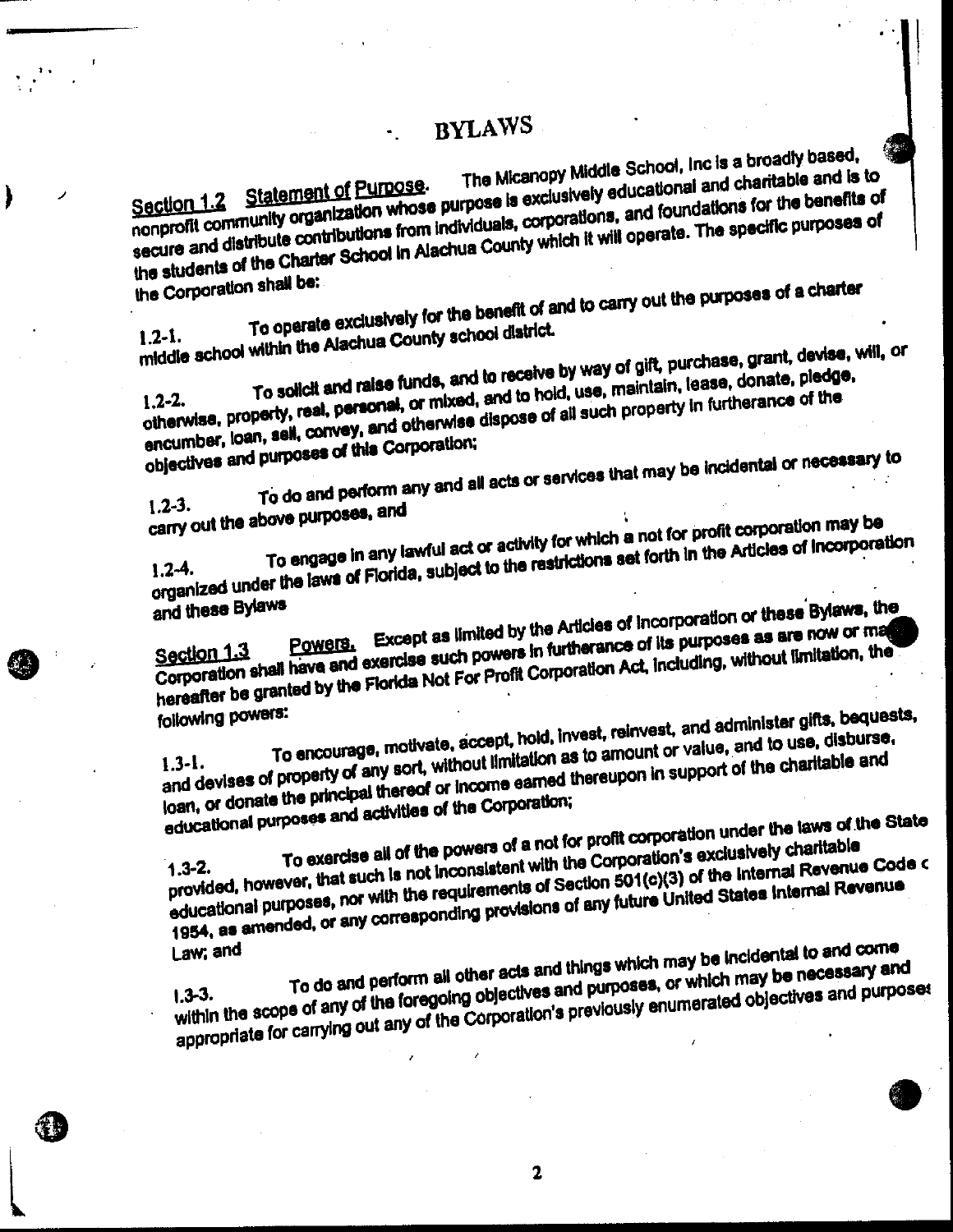### **ARTICLE II**

### **OFFICES**

The Corporation shall have and continuously maintain in the State a registered office and registered agent (whose office shall be identical with such registered office).

### **ARTICLE III**

### **MEMBERSHIP**

The members of the Corporation shall be its Directors.

### **ARTICLE IV**

# **BOARD OF DIRECTORS**

Section 4.1. General Powers. All of the business and affairs of the Corporation shall be managed by the Board of Directors in a manner consistent with these Bylaws and other applicable law. The Board shall make appropriate delegations of authority to the Officers and, to the extent permitted by law, by appropriate resolution, the Board may authorize one or more Board Committees

Section 4.2. Number of Directors. The Board shall consist of a minimum of four (4) and a maximum of seven (7) Directors, the exact number to be established from time to time by resolution of

Section 4.3. Appointed Directors. The Founding Directors will serve as members of the Board of Directors commencing immediately upon the incorporation of the Corporation by the State and will

Section 4.4. Elected Directors, Each director, other than the Appointed Directors, shall be deemed "Elected Director" and shall be elected by the Board at its annual meeting for a three year term commencing immediately following the annual meeting and terminating immediately following the third annual meeting next following and upon election and qualification of his or her successor. Directors may be elected for successive terms without limitation.

Section 4.5. Regular Meetings. An annual meeting of the Board shall be held each year for the purpose of electing Directors, electing Officers, and for the transaction of such other

 $\overline{\mathbf{3}}$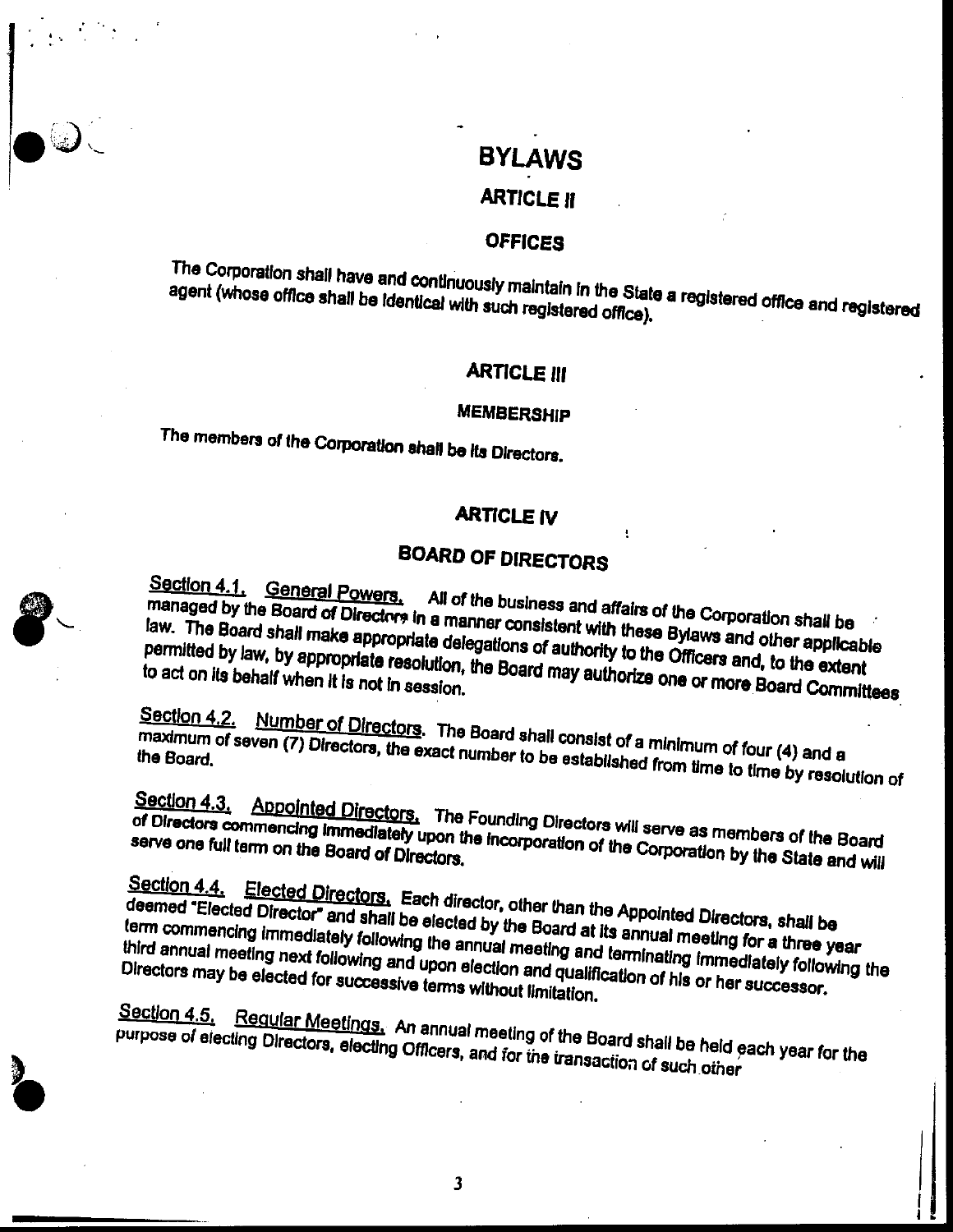business as may come before the meeting: The Board shall also have regular meetings, the frequency of which is comed in with the needs of the Corporation and unless the Board shall provide otherwise by resolutors regular meetings of the Board shall be held at least three times per years. excluding the annual meeting. The Board may by resolution prescribe the time and place for holding of the regular meetings and max provide that the adoption of auch resolution shall constitute notice of such regular meetings. If the Board does not prescribe the time and place for the regular meetings such regular meetings shall be held at the time and place specified by the Freeldont in the hotice of

Section 4.6. Special Meetings: Special meetings of the Board may be called by or at the direction such regular meeting of the President, the Vice President or the written request of any three (3) members of the Board. such meetings to he had at such this and place as shall be dealgriated in the notice thereof provided that the place of meeting shall be in Alachua County, Florida

Section 477 Notice Except 4 otherwise provided herein, notice of the time and place of any requisit of special meeting of the Econo shall be in writing and maled at least seven (7) days previous ingreto la escritoria de contrario de la característica e la marquesta de version de la prior la suchi mento di altitudi di considerativi di devico Ebrida.

# Seellon 4.0. Manner of Actual

4.95 New York Decision by Board, The Ect of the majority of the members of the Board present at a meeting at which a cubium is present shall be the act of the Boards unless the act of a greater mimodel of card real by damiter the Anicos of Incorporations of these Bylaws **4.9-2** This many Action by Educate No action of the Board shall be valid unless taken at a meeting at which a quorum is present, except that any action which may he laken at a meeting of the

Board may be laken without a quorum if a consent in writing (setting forth the action so taken) shall t signed by all members of the Board. A SAN DI SAN SERI

Section 4.10. Resignations and Removal: Any member of the Board may resign from the Boar at any time by giving written notice to the President of the Secretary, and unless otherwise specified herein, the acceptance of such resignation shall not be necessary to make it effective. Any member the Board may be removed from office at any time with or without cause by a two-thirds (2/3) vote of r villa hellen eta alarregea dira eta eta alarregea. the Board.

Section 4.11. Vacancles. Any vacancy occurring in the membership of the Board shall be filled by the Board. A member of the Board appointed to rilf a vacancy, shall be appointed for the unexpire term of such member's predecessor in office.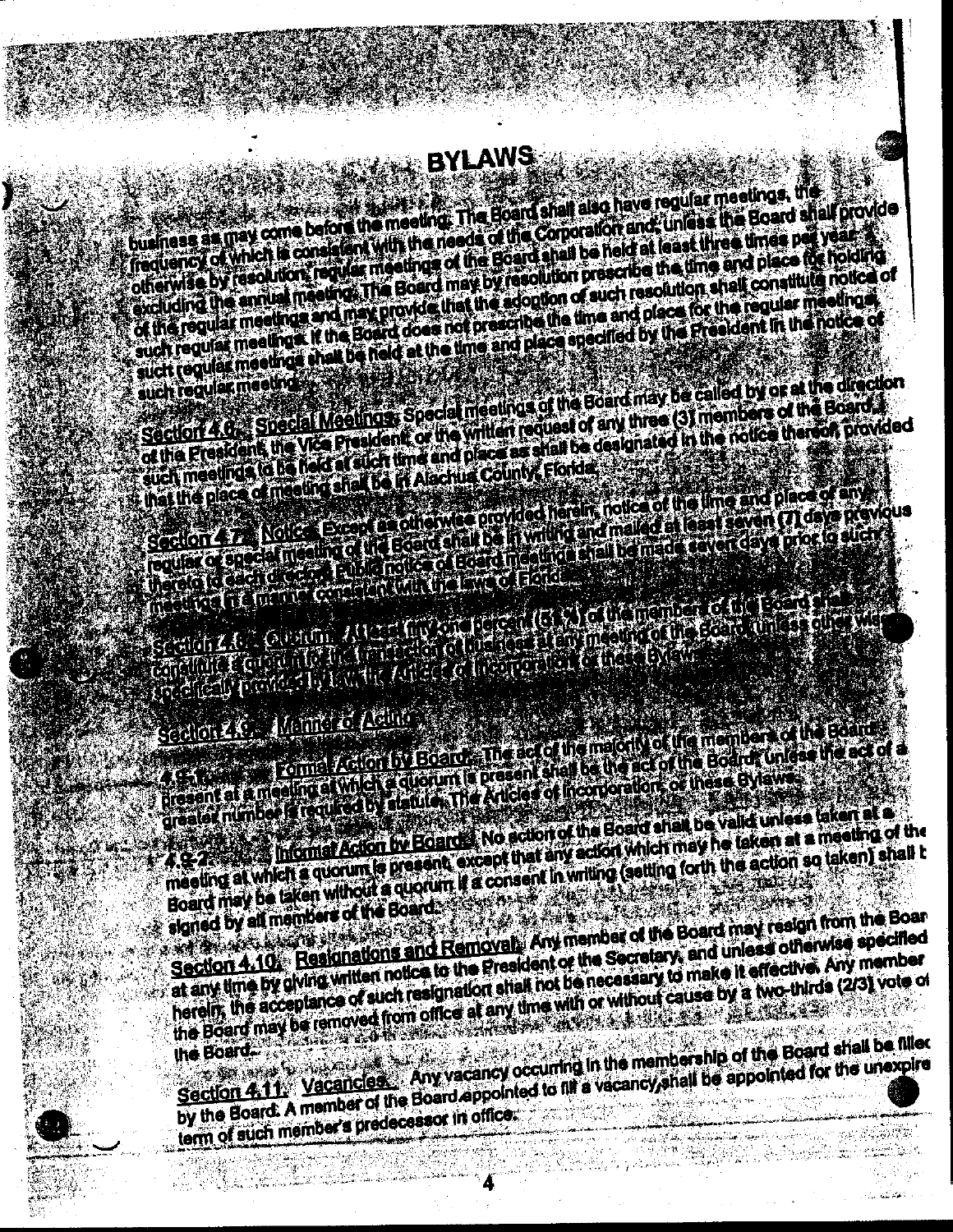Section 4.12. Compensation. Members of the Board, as such, shall not receive any stated salaries for their services, but by resolution of the Board a reasonable amount may be allowed as reimbursement of expenses incurred in attending to their authorized duties; provided, however, that subject to the provisions herein concerning duality if interest, nothing herein contained shall be construed to preclude any member of the Board from serving the Corporation in any other capacity and receiving compensation therefore.

Section 4.13. Attendance, Each member of the Board shall be required to attend at least sixty percent (60%) of all meetings of the Board per calendar year duly convened pursuant to these Bylaw unless excused by the President. Any such member who fails to meet this minimum requirement of attendance shall be deemed to have resigned such position effective the last meeting thereof during

Section 4.14. Procedure. The Board may adopt its own rules of procedure which shall not be inconsistent with the Articles of Incorporation, these Bylaws, or applicable law in the absence of the Board adopting its own special rules of procedure as provided for herein, the Board will conduct its affairs in a manner which is fair and equitable to all Directors.

### **ARTICLE V**

### **COMMITTEES**

Section 5.1. Designation. The Corporation shall have an Executive Committee and may have one or more other standing committees as may be designated from time to time by the Directors or

Section 5.2. Functions. Except with respect to the Executive Committee or where a committee is specifically delegated authority to act when the Directors are not in session, committees shall serve in an advisory capacity to the Directors regarding those aspects of the business and affairs of the Corporation to which they have been delegated responsibility.

# Section 5.3. Dutles of Committees.

The duties of committees shall he as follows.

## $5.3.1$

Executive Committee, When the Directors are not in session and prudent management requires prompt action, the Executive Committee shall have and exercise all of the authority of the Directors in the management of the Corporation, except as such authority is limited by resolution of the Directors, and any such action shall be submitted to the Directors at their next meeting for their review The Executive committee shall assist in the preparation and modification of long range and short range plans to assure that the Corporation's programs are attuned to meeting the educational needs of the community served by the Corporation, coordinating the Corporations services with those of other educational organizations and related community resources. Additionally, the Executive Committee shall have the following responsibilities and duties.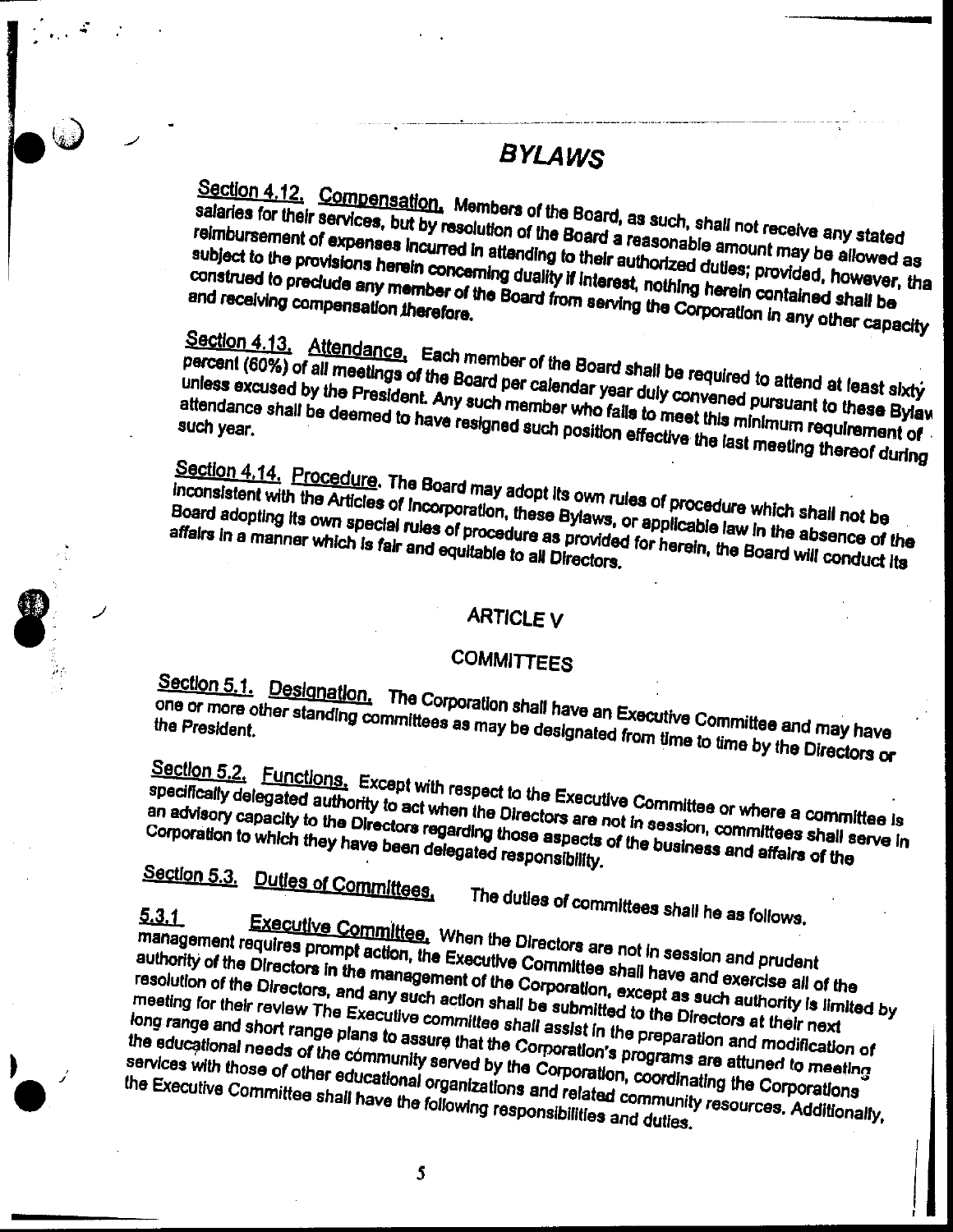Counsel with Officers of the Corporation on both current and long-term fiscal affairs and make recommendations to the Directors concerning the fiscal affairs of

Perform such other duties related to fiscal matters as may be assigned to it the Corporation.

by the Directors or by the President. В.

Make recommendations to the Directors concerning candidates for election as

Officers of the Corporation and for election as Directors.

5.3.-2. Additional Committees. Additional committees which are designated by the Directors or the President pursuant hereto shall discharge such responsibilities as mat be assigned to them by the authority estabilshing said committees.

Powers. A committee shall have and exercise all the authority granted to it by the authority establishing said committee. A committee shall exercise no authority except that which

has been granted to it by the Directors.

Appointment of Committee Members. As committees are deemed necessary or appropriate, the President shall appoint committee members, who may or may not be Directors, and shall designate a chair of each committee.

5.5-1. The Executive Committee shall include the President, Vice-President, Secretary, and

Treasurer among their number.

k.

Tenure of Committee Members. The members and chair of each committee shall take office on the day of their appointment and hold office until the next succeeding annual Committee members shall not receive and stated salaries for meeting of the Board.

their services, hut by resolution of the Board a reasonable amount may be allowed as reimbursement of expenses incurred in attending to their authorized duties, provided, however, that subject to the provisions herein concerning duality if interest, nothing herein contained shall he construed to preclude any member of the Board from serving the Corporation in any oiller capacity and Receiving compensation therefore.

# **ARTICLE VI**

# **COMMITTEE MEETINGS**

Meetings. Committee meetings may be called by the chair or by any two (2) committee members. Committee meetings shall be held at the principal place of business of the Corporation or at an appropriate site designated by the committee chair. Written, printed, or oral notice stating the place and time of committee meetings must be given to each committee member not less than three (3) days prior to said meeting.

6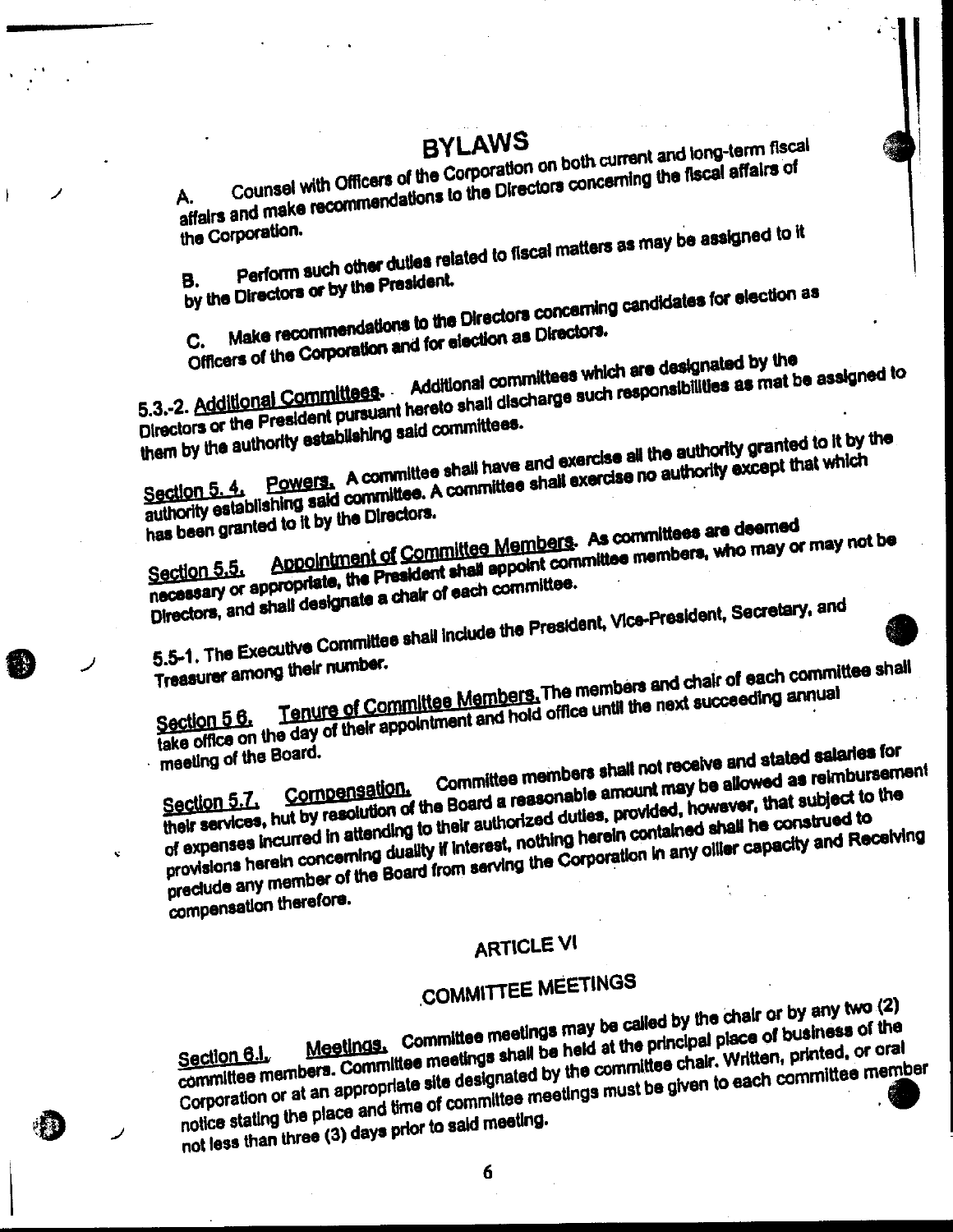Section 6.2. Quorum. A majority of the number of committee members shall constitute a quoru

Section 6.3. Voting, Each committee member who is present at any committee meeting sha be entitled to one (1) vote on each matter submitted to a vote of committee members.

Procedure. The committees may adopt their own rules of procedure which shall no Section 6.4. be inconsistent with the Articles of Incorporation, these Bylaws, or applicable law.

### **ARTICLE VII**

### **OFFICERS**

Section 7.1. Officers. The officers of the Corporation shall be a President, a Vice President. a Secretary, and a Treasurer. All Officers shall be selected from the membership of the Board of Directors. When the incumbent of an office is unable to perform the duties thereof or when there is no incumbent of an office (both such situations referred to hereafter as the "absence" of the Officer), the duties of the office shall, unless otherwise provided by the Board or these Bylaws, be performed by the next Officer set forth in the following sequence President, Vice President, Secretary, Treasurer.

Section 7.2. Appointment and Tenure, All officers shall he elected each year by the Board at its annual meeting for terms of one year, or until their successors have been duly elected and qualified, or until their death, resignation, or removal.

Section 7.3. Resignations and Removal, Any Officer may resign at any time by giving written notice to the President, or to the Secretary, and, unless otherwise specified herein, the acceptance of such resignation shall not he necessary to make it effective Any Officer may he removed by the Board whenever in its judgment the best interests of the Corporation would he served thereby.

Section 7.4. Vacancies. A vacancy in an office may be filled by the Board for the unexpired portion of the term.

Section 7.5. President. The President of the Board shall preside at all meetings of the Board of Directors and shall exercise and perform such other powers and duties as may from time to time be assigned to the President by the Board of Directors in these Bylaws The President shall be the chief operating officer of the Corporation, carrying out the directives of the Board and performing functions necessary and proper to assure that the policies, objectives, and aims of the Corporation are adhered to. The President may sign, with the Treasurer or any other Officer authorized by the Board, any deeds, mortgages, bonds, contracts, or other instruments which the Board has authorized to be executed, except in cases where the signing and execution.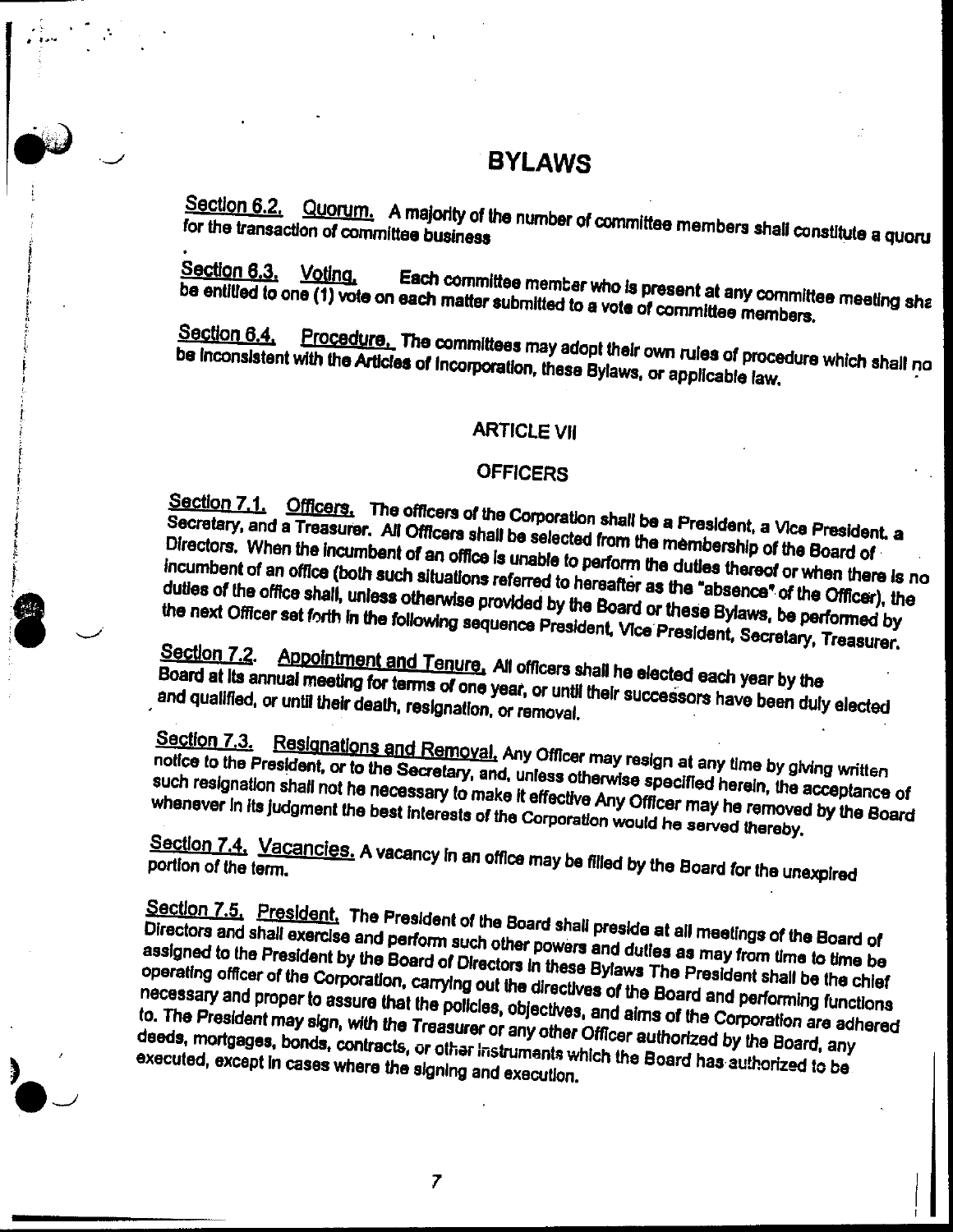thereof shall be expressly delegated by the Board, by these Bylaws, or by statute, to some other Officer or agent of the Board or Corporation

Section 7.6. Vice President & The Vice President shall perform such duties as may he assigned by the Board the President of these Bylaws in the absence of the President, the Vice President shall perform the duties of the President **The County of the County** 

Section 7.7. Treasurer, The treasurer shall subject to the direction of the Prealdent have charge and custody and be responsible for all funds and securities of the Corporation, for deposit the same for salake ping with any bank of banks of other matteries of securities firms as the Board of Directors. may construct and ahali keep regular full and accurate accounts of all receiptor and disbursements. and in goneral perform all the outless incident to the office of Treasurer and such other duties as from this to time may be assumed to the Trossurer by the Board; the President of these Bylaws Instal fulniment of the Autos of the Treasurer, the Treasurer shall be familiar with the flacel effere of the Corporation and keep the Board Informed thereof:

entrance to the forestart by the light find free of the distribution of the collection

Constant Comptantion Chest, through the principal constant that experience and the first product of the south of a control of the state of the state of the state of the state of the state of the state of the state of the state of the state of the state of the state of the state of the provisions herein concerning cuality it interest fiolding herein contained shall he constructed to preclude any member of the Board from serving the Corporation in any other capacity and receiving compensation therefore

# **ARTICLE VIII ARTICLE VIII.**

# **MISCELLANEOUS**

15343.4 **RANCH** 

ا عشههها

Section 8.1. Contract: The Board may authorize any Officer of the Corporation to enter into any contract or execute any instrument in the name of and on behalf of the Corporation, and such authority may be general or confined to specific instances. A MARITA AND

Section 8.2. Checks: Drafts: Etc. All checker drafts or other orders for the payment of money<br>and all notes or other evidences of Indebtedness issued in the name of the Corporation shall be signed by such Officer or Officers of the Corporation and in such a manner as shall from time to time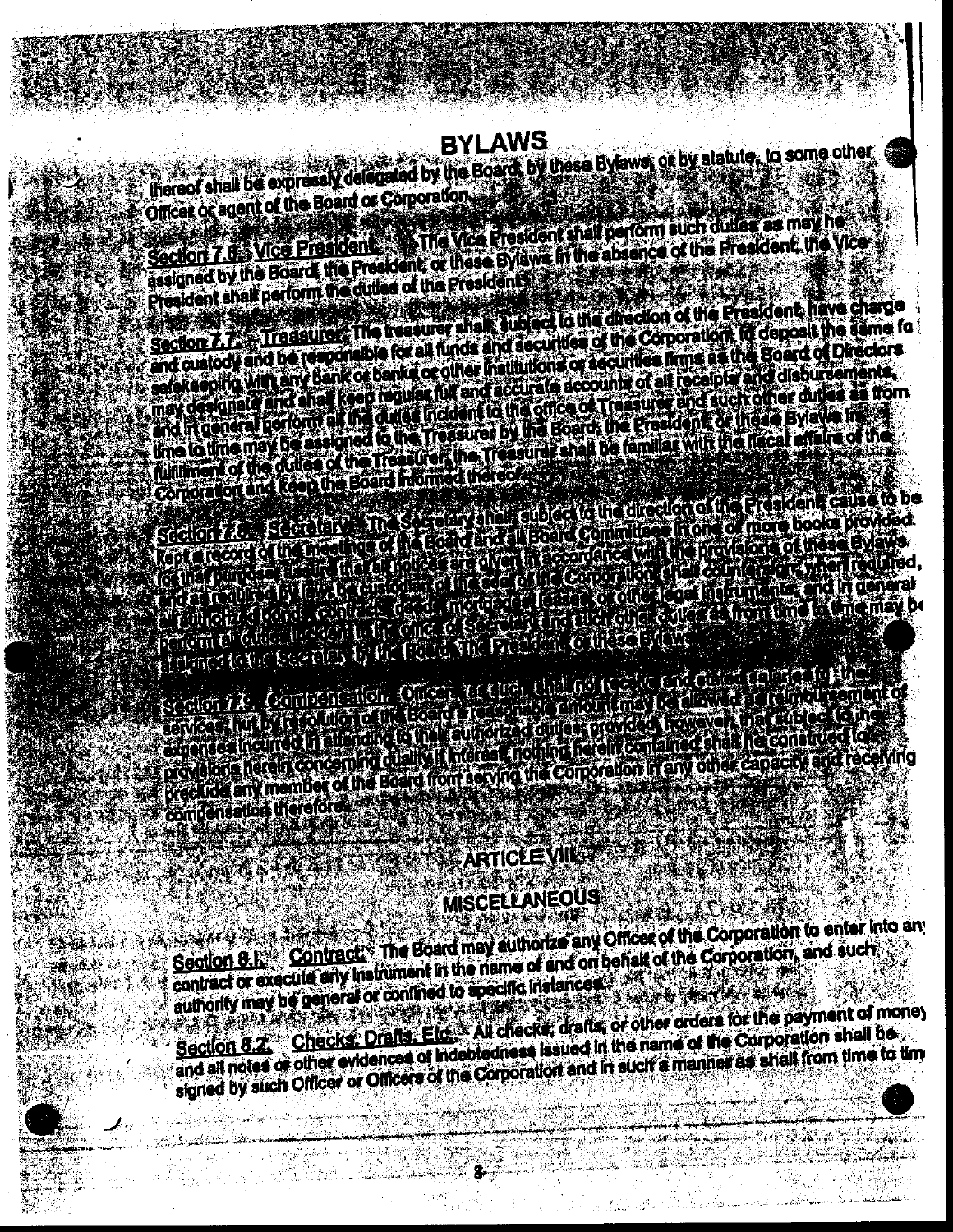be determined by resolution of the Board. In the absence of such determination by the Board, such instruments shall be signed by the Treasurer and countersigned by the President.

Section 8.3. Deposits. All funds of the Corporation shall be deposited from time to time to the credit of the Corporation in one or more such banks, trust companies, securities firms, or other depositories as the Board may from time to time designate, upon such terms and conditions as shall be fixed by the Board The Board may from time to time authorize the opening and keeping, with any such depository as it may designate, of general and special bank accounts or other forms of accoun and may make such special rules and regulations with respect thereto, not inconsistent with the provisions of these Bylaws, as it may deem necessary.

Section 8.4 Gifts. The Board may accept on behalf of the Corporation and contributions, gifts, bequests, or devises for and consistent with the general purposes, or for and consistent with and

Section 8.5. Books and Records. The Corporation shall keep correct and complete books and records of account and shall also keep records of the actions of the Corporation, which records shall be open to inspection by members of the Board at any reasonable time.

# Section 8.6. Annual Report,

The President shall cause an Annual Report to be submitted to the Board no later than 120 days after close of each fiscal year of the Corporation. An annual postaudit of the Corporation's operation shall he conducted in accordance with Florida statutes and State

Section 8.7. Fiscal Year: Accounting Election. The fiscal year of the Corporation shall end on June 30, and methods of accounting for the Corporation shall be as the Board shall determine from

Section 8.8. Seal. The President shall cause to be designed a magnificent corporate seal, such seal to he circular in design and inscribed with the words The One Room School House Corporation, Inc." and "To Serve Mankind' in the outer edge thereof in its center, and extending to such inscription the seal shall bear the likeness of the Board's first President Such likeness shall not be inconsistent with the actual form of the Board's first President

### Section 8.9 Notice.

Unless otherwise specified herein, any notice required or permitted to he given pursuant to the provisions of the Articles of incorporation, these Bylaws, or applicable law, shall he in writing, shall be sufficient and effective as of the date personally delivered or, if sent by mail, on the date deposited with the United States Postal Service, prepaid and addressed to the Intended receiver at such receiver's last known address as shown in the records of the Corporation

Section 8 10. Loans to Members of the Board and Officers Prohibited. No loans shall be made by the Corporation to members of the Board or Officers.